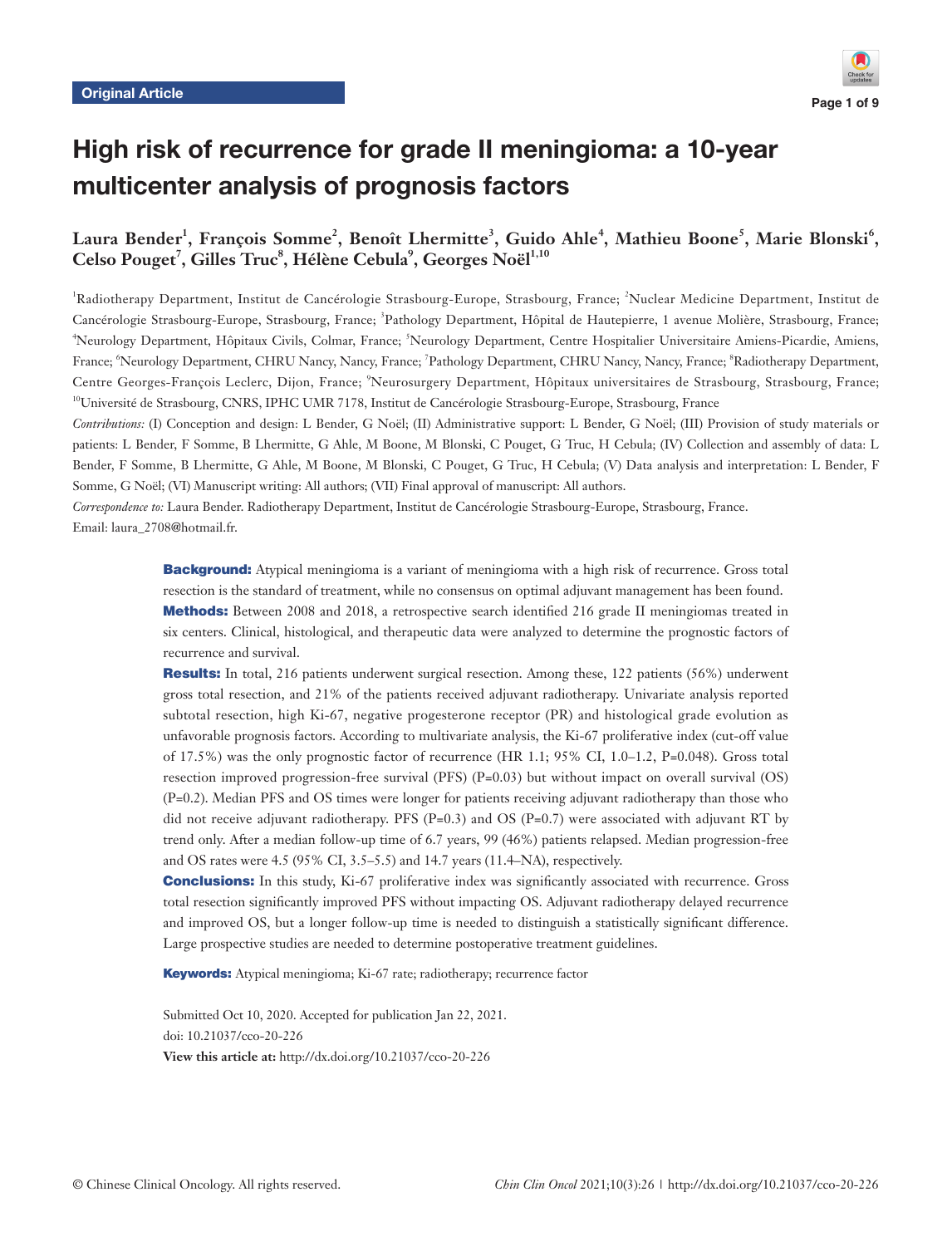## Introduction

Meningiomas, which are derived from arachnoid cap cells, account for 20% of all cases of intracranial tumors (1). In the 2016 World Health Organization (WHO) classification, meningiomas are classified into three grades based on their histopathological features (2). Brain invasion or a mitotic count of 4 or more mitoses per 10 high-power fields (×400) is sufficient for diagnosing a WHO grade II meningioma (1). Atypical meningiomas (WHO grade II) account for 20–35% and have a slight male predominance (1). The prognosis of atypical meningiomas is worse with a 10-year progressionfree survival (PFS) and overall survival (OS) rate from 23% to 78% and 50% to 79%, respectively (3). The standard care of treatment is gross total surgery, and there are no guidelines considering adjuvant radiotherapy (4).

The present study aimed to describe the clinical, histological and therapeutic data of a grade II meningioma population to investigate recurrence and survival factors. We present the following article in accordance with the STROBE reporting checklist (available at [http://dx.doi.](http://dx.doi.org/10.21037/cco-20-226) [org/10.21037/cco-20-226\)](http://dx.doi.org/10.21037/cco-20-226).

## Methods

We retrospectively included 216 patients treated for a grade II meningioma in six centers in France between January 2008 and December 2018. Meningioma diagnosis was confirmed according to the 2016 WHO classification. Benign meningiomas transformed into grade II were also included. We recorded the following variables: gender, age at diagnosis and tumor location. The management strategy for each patient was retrospectively assessed as follows: surgery extent (gross total resection, GTR; or subtotal resection, STR), adjuvant radiotherapy, radiation therapy and surgery at recurrence time, and systemic therapy. Adjuvant radiotherapy means radiotherapy after the first surgery regardless of extent of surgery. The quality of surgery was defined according to the Simpson classification. Total resection was defined as Simpson grade 1, 2 and subtotal resection was defined as Simpson grade 3, 4, 5.

The histological subtype, grade, grade evolution, Ki-67 proliferative index and progesterone receptor (PR) expression were also assessed. PFS time was defined from the disease diagnosis to progression confirmed by brain RMI. OS time was defined from the diagnosis to the date of death or last report. The study was conducted in accordance with the Declaration of Helsinki (as revised in 2013). Due

to the retrospective and observational status of this study, approval of an ethic committee and informed consent was not mandatory.

## *Statistical analysis*

Quantitative variables are presented with their mean and standard deviations, and they are compared with Student's *t*-test when appropriate as well as the Shapiro-Wilk test or Wilcoxon's rank test in case of non-Gaussian variable distribution. Qualitative variables are described by their absolute numbers and percentages, and they are subsequently compared using Pearson's  $\chi^2$  test or Fisher's exact test. For multivariate analysis, we used a log-linear model with an adjustment for covariates with P<0.2 in univariate analysis or clinically pertinent to estimate OR and their 95% confidence interval. HR was calculated with a Cox regression. Survival was analyzed with Kaplan-Meier survival curves and the log-rank test. Differences were considered significant if the corresponding P value was <0.05. The ROC curve was used to define the Ki-67 threshold value. Statistical analysis was performed using R software (v3.5.1) (open source, The R Foundation @ [\[http://](http://www.r-project.org) [www.r-project.org](http://www.r-project.org)]).

## **Results**

We retrospectively included 216 patients treated for a grade II meningioma in six French centers in France between January 2008 and December 2018. Among them, 25 recurrent grade II and 10 grade I meningiomas transformed into grade II were diagnosed at first time between 1988 and 2007 (*Figure 1*). The main characteristics are shown in *Table 1*. The median age at diagnosis was 58 years (95% CI, 55–59), and the median follow-up was 6.7 years. Total and subtotal resection were performed in 122 (56%) and 59 (27%) patients, respectively. For 35 patients (16%), the extent of surgery was not known. Adjuvant radiotherapy with a median dose of 60 Gy was performed in 45 cases (21%). Among them, 24 patients (53%) were treated with intensity modulated radiotherapy (IMRT). Data considering radiation therapy procedure used in the other 24 patients are missed data. Overall, 99 (46%) of the patients relapsed after the first surgery. Among them, 18 patients had adjuvant radiotherapy. At time of recurrence, use of radiotherapy was higher for patients who did not receive radiotherapy after the first surgery (75% versus 33%, P=0.003), while those treated with adjuvant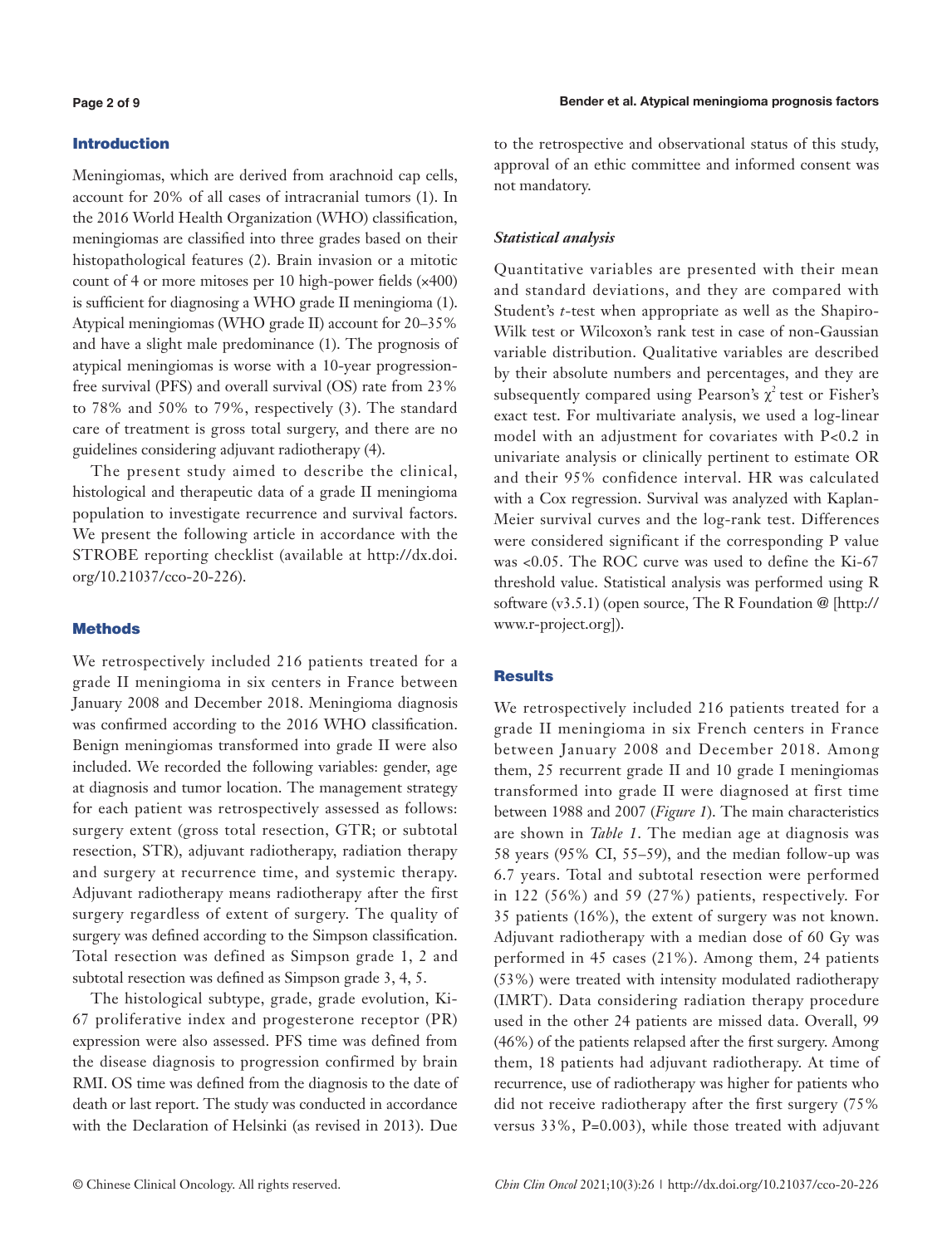

**Figure 1** Flow-chart.

radiotherapy underwent more surgery (75% versus 50%,  $P=0.065$ ) or systemic therapy (44% versus 7%, P=0.008). Fifteen patients received systemic therapy mainly based on bevacizumab [7], sunitinib [2] chemotherapy hydroxyurea [2] and temozolomide [1] or somatostatin analog [3].

Patients who relapsed had statistically more subtotal resections (P=0.0004), a higher Ki-67 rate (P=0.02) and negative PR expression (P=0.04) than those who did not.

## *Prognosis factors of recurrence*

In univariate analysis, we identified the following four prognostic factors influencing recurrence: extent of first surgery (P=0.014), PR expression (P=0.038), histological grade evolution (P<0.001), and Ki-67 proliferative rate (P<0.001). In the multivariate analysis with the aforementioned variables, the only remaining prognostic factor was the Ki-67 proliferative index (HR 1.10; 95% CI, 1.00–1.21; P=0.048) (*Table 2*). Using the ROC curve, the Ki-67 cutoff value was 17.5% with a sensitivity and specificity

of 58% and 75%, respectively.

## *Survival data*

The median follow-up was 6.7 years. The median PFS and OS times were 4.6 years (95% CI, 3.5–5.5) and 14.7 years (95% CI, 11.7–NA), respectively (*Figure 2A,B*). At the end of the follow-up, 171 patients (82%) were alive, and 29 patients (13%) were dead. Overall, 99 (46%) of the meningiomas relapsed with a 22-month median PFS. Fifty-five patients (25%) who reached at least 22 months of follow-up did not relapse.

#### *Survival data considering Ki-67 proliferative index*

The median PFS and OS times for patients with a Ki-67 proliferative index greater than 17.5% and those with a Ki-67 index less than 17.5% were 5.5 versus 2.9 years and 23.8 versus 11.1 years, respectively (P=0.2) (*Figure 3A,B*).

Extent of surgery had no significant impact on PFS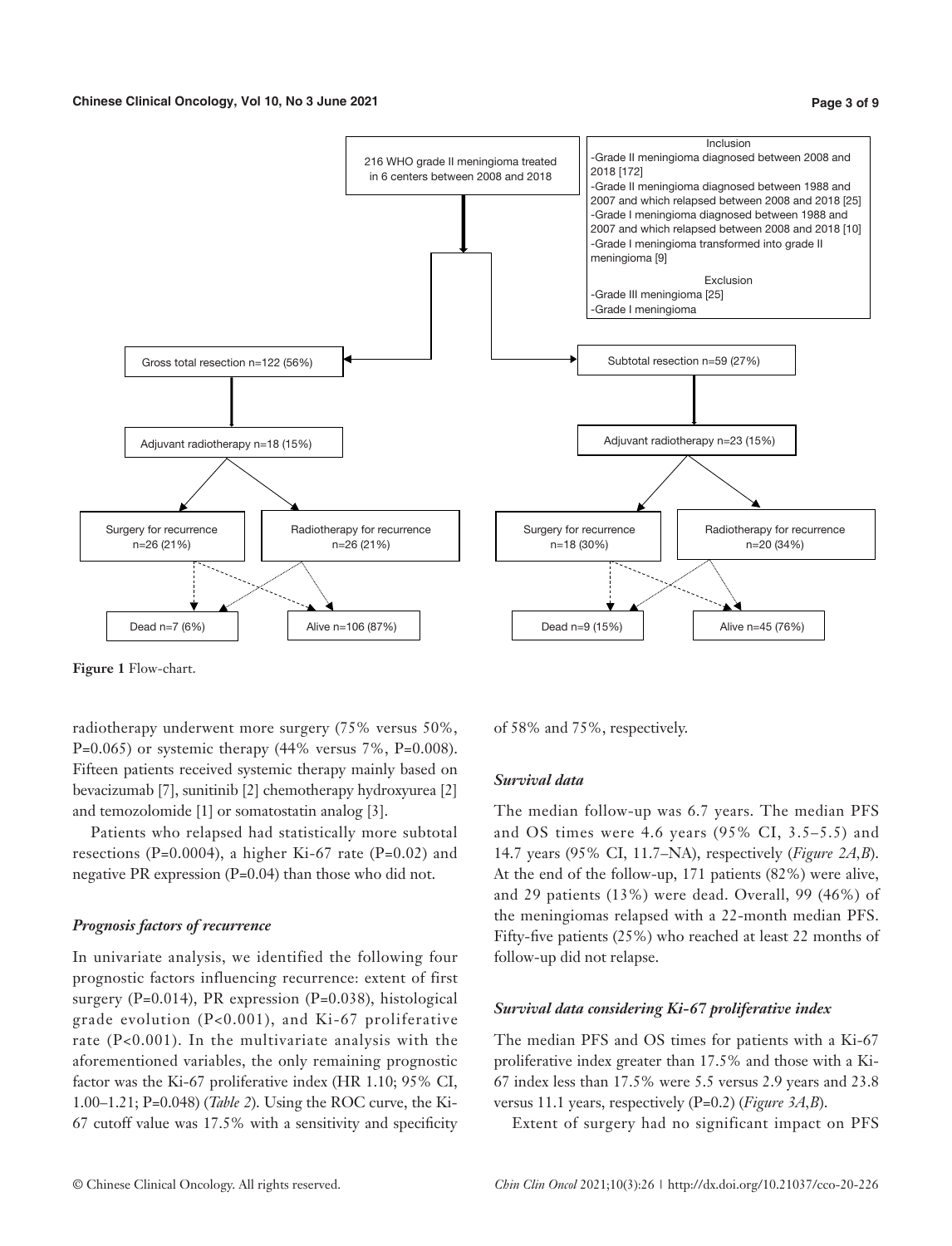#### **Page 4 of 9**

#### Bender et al. Atypical meningioma prognosis factors

**Table 1** Clinical and pathological data of grade II meningioma  $(n-216)$ 

| Characteristics                  | $n = 216$  | %  |
|----------------------------------|------------|----|
| Gender                           |            |    |
| Male                             | 92         | 43 |
| Female                           | 123        | 57 |
| Age at diagnosis (years)         | 58 [19-88] |    |
| Tumor location                   |            |    |
| Right side                       | 101        | 48 |
| Left side                        | 93         | 43 |
| Parasagittal                     | 10         | 5  |
| Frontal                          | 87         | 40 |
| Convexity                        | 11         | 5  |
| Spinal                           | 3          | 1  |
| Sphenoid                         | 15         | 7  |
| Histological subtype             |            |    |
| Atypical                         | 171        | 79 |
| Clear cell                       | 7          | 3  |
| Chordoid                         | 12         | 57 |
| Metastatic disease               | 23         | 11 |
| Extent of first surgery          |            |    |
| Total                            | 122        | 56 |
| Subtotal                         | 59         | 27 |
| <b>NA</b>                        | 35         | 16 |
| Surgery at recurrence            | 71         | 33 |
| Median Ki-67 rate (%)            | 10         |    |
| Progesterone receptor expression |            |    |
| Positive                         | 101        | 47 |
| Negative                         | 17         | 8  |
| Adjuvant radiotherapy            |            |    |
| Yes                              | 45         | 21 |
| No                               | 169        | 78 |
| Median dose (Gy)                 | 60         |    |
| Adjuvant radiotherapy technique  |            |    |
| Intensity modulated radiotherapy | 24         | 53 |
| Stereotaxic radiotherapy         | 1          |    |
| <b>NA</b>                        | 20         | 44 |
| Radiotherapy at recurrence       | 66         | 31 |
| Systemic therapy                 |            |    |
| Yes                              | 15         | 7  |
| No                               | 201        | 93 |

 $(P=0.4)$  and on OS  $(P=0.5)$  for patients with a Ki-67 >17.5% while it significantly improved PFS (P=0.05) and tended to improve OS (P=0.06) for patients with a Ki-67 <17.5%. Considering patients with a Ki-67 >17.5% and who received adjuvant radiotherapy, PFS (14.8 versus*.* 2.8 months, P=0.4) and OS (P=0.7) times were longer but significance was not reached.

## *Survival data considering adjuvant radiotherapy*

Adjuvant radiotherapy (RT) tended to improve survival outcomes. Median PFS and OS times were 3.2 (14.6 versus 4.5 years) and 1.6 (23.8 versus 14.7 years) times longer for patients treated with adjuvant RT than those who were not treated with adjuvant RT, respectively (*Figure 3C,D*). Significance was not reached due to heterogeneity between the two groups. Patients treated with adjuvant RT had more aggressive tumors. The following three unfavorable prognosis factors were significantly higher in this group: Ki-67 (P=0.02), subtotal resection (P=0.0004) and PR expression (P=0.04).

## *Survival data considering the extent of surgery*

Gross total resection was significantly associated with a longer PFS time (median 6.3 years; 95% CI, 4.5–NA; P=0.03) (*Figure 3E*), but it did not impact OS (P=0.2) (*Figure 3F*).

## **Discussion**

This study utilized a large sample size and reported prognostic factors of recurrence for grade II meningioma. Grade II meningiomas are aggressive tumors due to a high risk of recurrence. The median PFS and OS times in all patients were 4.6 years (95% CI, 3.5–5.5) and 14.7 years (95% CI, 11.7–NA), respectively. Several studies have reported similar outcomes considering PFS (median between 4.0 and 4.4 years) (5-7) and OS (median between 12.4 and 19.0 years) (8,9).

We reported a recurrence rate of 46% with a 22-month median time of recurrence. Some previous studies have reported a lower recurrence rate from 32% to 37% with a 24-month median recurrence time. This difference may be explained by the rate of patients with Simpson grade I/II or gross total resection from 65% to 100% compared to 56% in the current cohort  $(5,10-12)$ . Another retrospective study reported a higher overall recurrence rate, reaching 64%.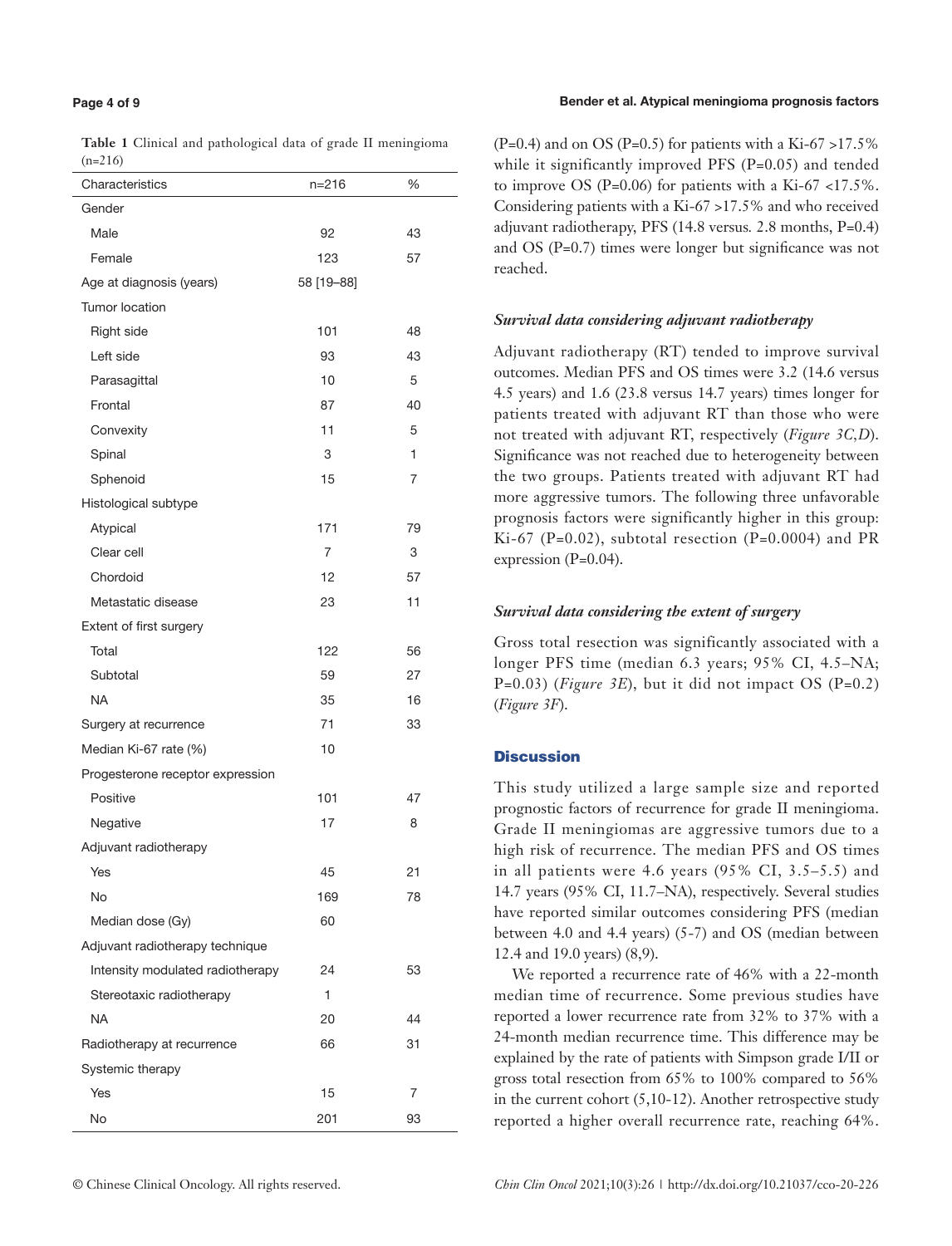#### **Chinese Clinical Oncology, Vol 10, No 3 June 2021**

**Table 2** Recurrence factors of grade II meningioma according to univariate and multivariate analysis

| Characteristics                       | Univariate analysis | Multivariate analysis |               |       |
|---------------------------------------|---------------------|-----------------------|---------------|-------|
|                                       | P                   | <b>OR</b>             | 95% CI        | P     |
| Gender                                | 0.230               | 1.12                  | $0.34 - 3.66$ | 0.850 |
| Median age at diagnosis (years)       | 0.393               | 1.00                  | $0.95 - 1.03$ | 0.732 |
| Extent of the first surgery           | 0.014               | 1.76                  | $0.54 - 5.94$ | 0.352 |
| Progesterone receptor expression      | 0.038               | 0.26                  | $0.01 - 2.33$ | 0.253 |
| Histological grade evolution          | < 0.001             |                       |               |       |
| Ki-67 proliferative index (median, %) | < 0.001             | 1.10                  | $1.00 - 1.21$ | 0.048 |
| Adjuvant radiotherapy                 | 0.108               | 0.58                  | $0.10 - 1.30$ | 0.135 |



**Figure 2** Survival data for the 216 grade II meningiomas. (A) Overall survival (median 14.7 years; 95% CI, 11.7-NA). (B) Progression-free survival (median 4.6 years; 95% CI, 3.5–5.5).

Indeed, this difference may be explained by more aggressive histological features (Ki-67 over 9.9%, high cellularity, increased nucleus/cytoplasm rate, and necrosis), and 57% of the patients in the previous retrospective study had a subtotal resection compared to 27% in the current study (8).

Previously reported data have shown large variability in recurrence rates. The extent of surgery and features of pathology are likely the reasons for the variations. Indeed, we observed these factors as recurrence prognosticators.

## *Extent of surgery*

In our univariate analysis, subtotal resection was significantly associated with recurrence (P=0.014). The median PFS was significantly lower for patients treated with subtotal resection than for those who were not treated with subtotal resection (median 3.8 versus 6.3 years, P=0.03), but there was no significant difference in OS (P=0.2), which agreed with previously reported data. Wang *et al.* reported a longer PFS for patients treated with a total resection than those who were not treated with a total resection (P=0.011) (13). Hammouche *et al.* reported a significant correlation between the extent of surgery and recurrence for 79 grade II meningiomas (HR 2.2 per grade; 95% CI, 1.2–3.87, P=0.001) (6). Shaikh *et al.* also reported a higher recurrence rate for 70 grade II meningiomas treated with subtotal resection (HR 5.49; 95% CI, 2.19–13.72, P=0.0003) (14). Subtotal resection is the only recurrence factor in a previous retrospective study including 28 atypical meningiomas (8). Other authors have reported subtotal resection as an unfavorable recurrence factor (5,11,15,16).

Thus, previously reported data suggests that subtotal resection is a main unfavorable recurrence factor.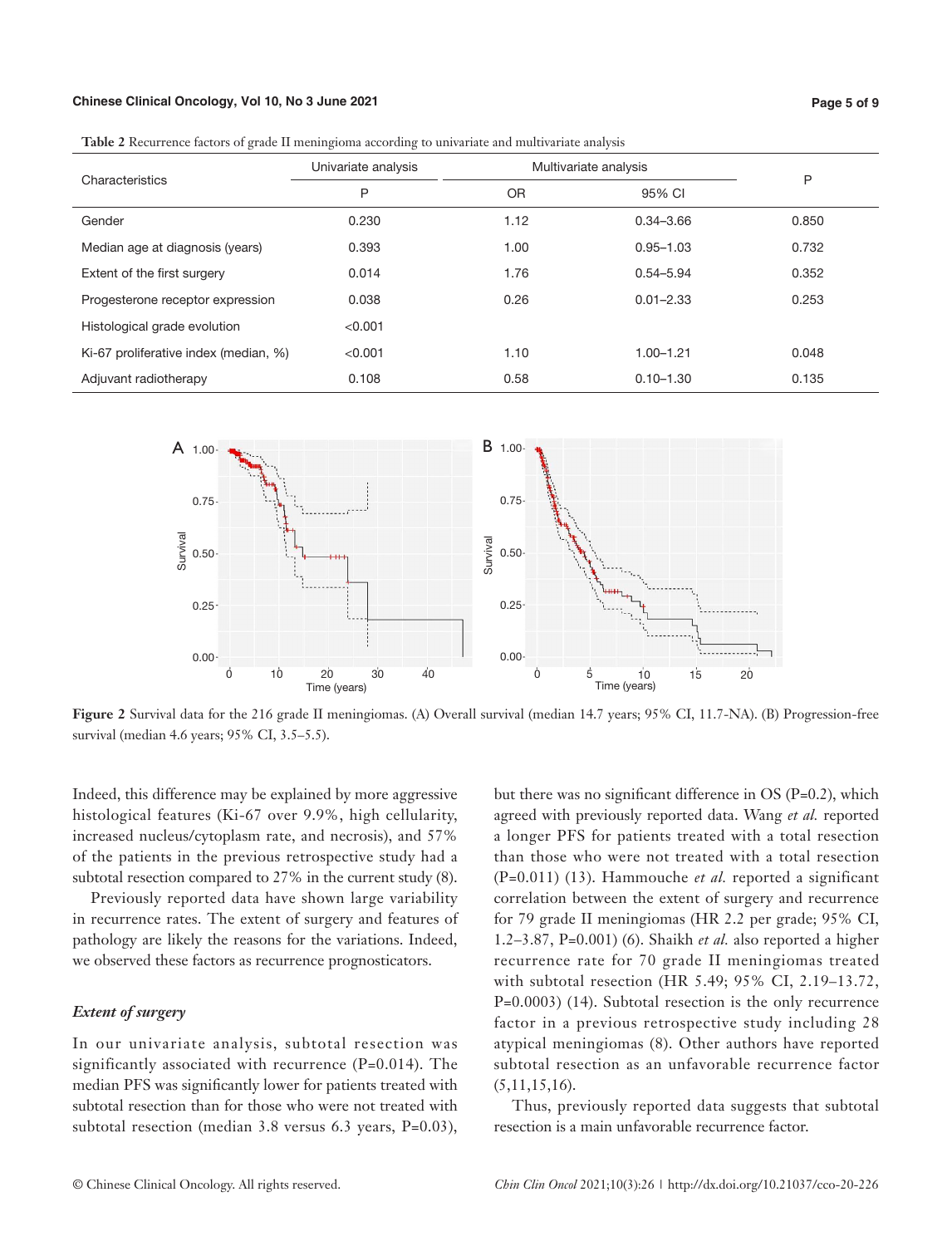**Page 6 of 9**



**Figure 3** Survival data for the 216 grade II meningiomas according to Ki-67, adjuvant radiotherapy and extent of surgery. (A) Overall survival according to Ki-67 (median 23.8 versus 11.1 years; P=0.2); (B) progression-free survival according to Ki-67 (median 5.5 versus 2.9 years; P=0.2); (C) overall survival according to adjuvant radiotherapy (median 23.8 versus 14.7 years; P=0.7); (D) progression-free survival according to adjuvant radiotherapy (median 14.6 versus 4.5 years; P=0.3); (E) overall survival according to extent of surgery (median NA versus 11.1 years; P=0.2); (F) progression-free survival according to extent of surgery (median 6.3 versus 3.8 years, P=0.03).

#### *Ki-67 proliferative index*

According to the multivariate analysis, the Ki-67 proliferative index was the only recurrence factor with a threshold value of 17.5%. Literature data considering prognostic value of Ki-67 remains controversial. In a retrospective study including 30 atypical meningioma, Ki-67 rate was not significantly an unfavorable factor of recurrence (P=0.5) (17). Hsu *et al.* observed similar result regardless of histological grade (18). In both studies, Ki-67 cut-off was low (8% and 3.2%, respectively). On the other hand, several retrospective studies including between 50 and 205 atypical meningiomas reported a statistically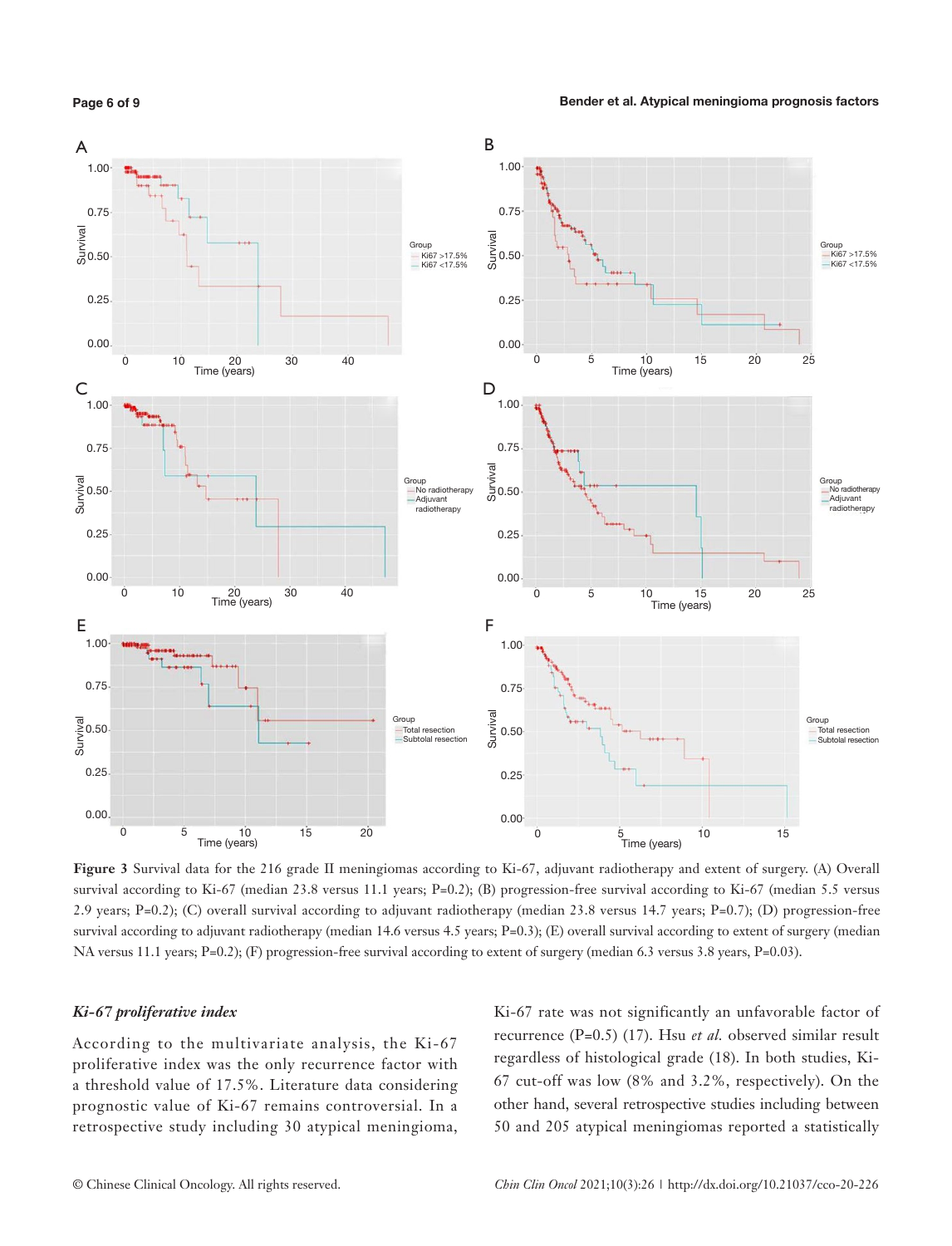significant correlation between Ki-67 rate and recurrence (5,10,17,19-21). Except Kirn *et al.* study, all those studies had a Ki-67 threshold between 10% and 15%. Considering literature data, Ki-67 rate seemed to be an unfavorable factor of recurrence in atypical meningioma with elevated expression of this proliferative index. The lack of a consensus definition of cut-off value is the main contributor toward heterogeneity.

## *PR expression*

Several studies reported an impact of PR expression in the prognostication of meningioma. Hsu *et al.* observed a correlation between negative PR expression and a higher Ki-67 index (P<0.0001). In this retrospective study including 70 meningiomas all grade, OS was statistically lower for patients with a negative expression of PR (P<0.0001) (18). In a prospective study including 90 grade I, II and III meningiomas, Mukhopadhyay *et al.* reported a correlation between high proliferation index, negative PR expression and histological grade II or III (22). Roser *et al.* reported that the association Ki-67>4% and negative PR expression was an unfavorable prognostic factor in totally removed meningiomas (Simpson I and II) (23). Negative PR expression was also an unfavorable prognosis factor according our univariate analysis.

## *Adjuvant radiotherapy*

In our study, adjuvant radiotherapy was a favorable prognostic factor and tended to improve PFS and OS. Significance was not reached because patients treated with adjuvant RT had mainly subtotal resection, a high Ki-67 rate and negative PR expression. These factors may have negatively counterbalanced the gain expected with irradiation. Previous literature data, including most retrospective studies, have reported controversial results considering adjuvant RT. Due to a lack of guidelines considering adjuvant radiotherapy in routine practice, only patients with an aggressive tumor (high Ki-67 index, negative PR and subtotal resection) underwent radiotherapy in the adjuvant setting. Champeaux *et al.* reported no impact on surgical-free recurrence of adjuvant RT in 178 grade II meningiomas. In the group treated with adjuvant RT, the subtotal resection rate was higher than those who were not treated with adjuvant RT (34.6% versus 16.9%; P=0.022) (15). In a study including 194 patients, RT was significantly associated with shorter recurrencefree survival time (P<0.0001) but without impact on OS (P=0.88) (24). In previous study with a large sample size, adjuvant radiotherapy was not a prognostic factor for survival in the overall population (P=0.187), but for patients with subtotal resection, adjuvant radiotherapy significantly improved OS (P=0.026) (25). Wang *et al.* showed a lower recurrence rate for patients treated with subtotal resection followed by adjuvant radiotherapy  $(P=0.023)$  (26). In a recent study with a large sample size, adjuvant radiotherapy improved OS regardless of the extent of surgery. The 5-year OS was 85.1% (95% CI, 81.5–88.9%) in patients receiving gross total resection followed by adjuvant radiation, 79.3% (95% CI, 77.4–81.4%) among those receiving gross total resection alone, 78.5% (95% CI, 74.8–82.4%) among those receiving subtotal resection followed by adjuvant radiation, and 70.1% (95% CI, 67.6–72.7%) among those receiving subtotal resection alone (P<0.001) (27).

Few others factors have a prognosis value. Sahm *et al.* described 6 distinct methylation classes of meningioma using genomic analysis. This molecular classification had high prognosis power (28). In a large retrospective study, recurrence rate was statistically higher for grade II/III (P=0.029) or intermediate/malignant methylation subtype (P=0.005) meningioma treated with pre-operative embolization compared to those without (29).

Retrospective nature of this cohort is the main limitation. Moreover, definition of Ki-67 was not similar between the 6 centers, there was a heterogeneity about Ki-67 value. Criteria to use adjuvant radiotherapy are not similar between the 6 centers, there was no consensus.

The inhomogeneous postoperative treatment due to the lack of definitive guidelines reflected worldwide difficulties in finding a clear conclusion from the various published series.

## Conclusions

Grade II meningioma is a variant of meningioma with a high risk of recurrence. A high Ki-67 index, subtotal resection, negative PR expression and histological grade evolution negatively influenced the recurrence rate. Patients treated with adjuvant radiotherapy often had a more aggressive meningioma. Despite these unfavorable factors, the median OS and PFS times were longer for these patients. Large prospective studies are needed to determine a consensus for optimal adjuvant therapy.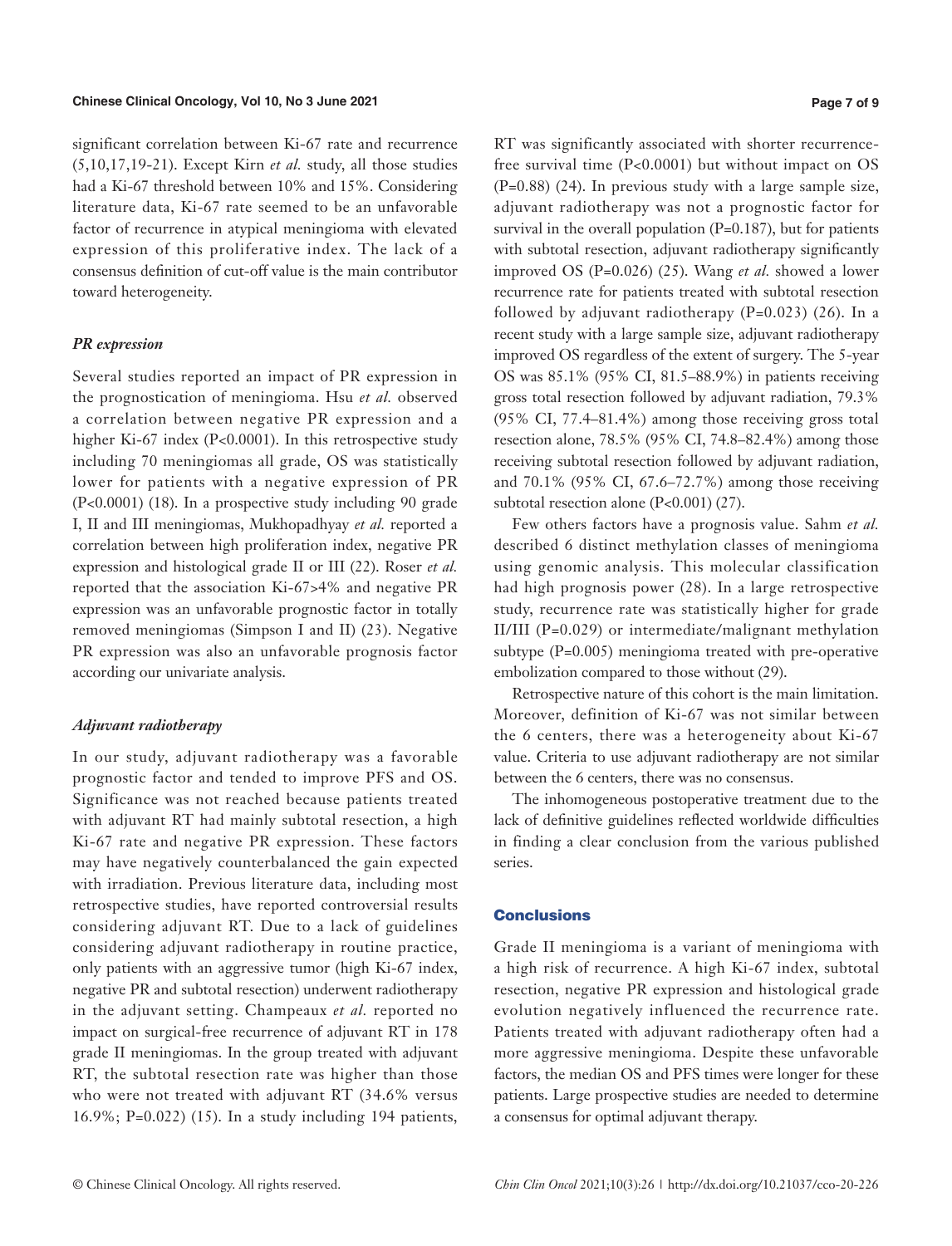#### Bender et al. Atypical meningioma prognosis factors

## **Page 8 of 9**

## Acknowledgments

*Funding:* None.

## Footnote

*Reporting Checklist:* The authors have completed the STROBE reporting checklist. Available at [http://dx.doi.](http://dx.doi.org/10.21037/cco-20-226) [org/10.21037/cco-20-226](http://dx.doi.org/10.21037/cco-20-226)

*Data Sharing Statement:* Available at [http://dx.doi.](http://dx.doi.org/10.21037/cco-20-226) [org/10.21037/cco-20-226](http://dx.doi.org/10.21037/cco-20-226)

*Peer Review File:* Available at http://dx.doi.org/10.21037/ cco-20-226

*Conflicts of Interest:* All authors have completed the ICMJE uniform disclosure form (available at http://dx.doi. org/10.21037/cco-20-226). The authors have no conflicts of interest to declare.

*Ethical Statement:* The authors are accountable for all aspects of the work in ensuring that questions related to the accuracy or integrity of any part of the work are appropriately investigated and resolved. The study was conducted in accordance with the Declaration of Helsinki (as revised in 2013). Due to the retrospective and observational status of this study, approval of an ethic committee and informed consent was not mandatory.

*Open Access Statement:* This is an Open Access article distributed in accordance with the Creative Commons Attribution-NonCommercial-NoDerivs 4.0 International License (CC BY-NC-ND 4.0), which permits the noncommercial replication and distribution of the article with the strict proviso that no changes or edits are made and the original work is properly cited (including links to both the formal publication through the relevant DOI and the license). See: [https://creativecommons.org/licenses/by-nc-nd/4.0/.](https://creativecommons.org/licenses/by-nc-nd/4.0/)

## **References**

- 1. Louis DN, Perry A, Reifenberger G, et al. The 2016 World Health Organization Classification of Tumors of the Central Nervous System: a summary. Acta Neuropathologica 2016;131:803-20.
- 2. Backer-Grøndahl T, Moen BH, Torp SH. The histopathological spectrum of human meningiomas. Int J

Clin Exp Pathol 2012;5:231-42.

- 3. Bi WL, Zhang M, Wu WW, et al. Meningioma Genomics: Diagnostic, Prognostic, and Therapeutic Applications. Front Surg 2016;3:40.
- 4. Goldbrunner R, Minniti G, Preusser M, et al. EANO guidelines for the diagnosis and treatment of meningiomas. Lancet Oncol 2016;17:e383-91.
- 5. Nanda A, Bir SC, Konar S, et al. Outcome of resection of WHO Grade II meningioma and correlation of pathological and radiological predictive factors for recurrence. J Clin Neurosci 2016;31:112-21.
- 6. Hammouche S, Clark S, Wong AHL, et al. Long-term survival analysis of atypical meningiomas: survival rates, prognostic factors, operative and radiotherapy treatment. Acta Neurochirurgica 2014;156:1475-81.
- 7. Park HJ, Kang HC, Kim IH, et al. The role of adjuvant radiotherapy in atypical meningioma. J Neurooncol 2013;115:241-7.
- 8. Ros-Sanjuan A, Iglesias-Moroño S, Carrasco-Brenes A, et al. Atypical Meningiomas: Histologic and Clinical Factors Associated With Recurrence. World Neurosurg 2019;125:e248-56.
- 9. Palma L, Celli P, Franco C, et al. Long-term prognosis for atypical and malignant meningiomas: a study of 71 surgical cases. J Neurosurg 1997;86:793-800.
- 10. Barrett OC, Hackney JR, McDonald AM, et al. Pathologic Predictors of Local Recurrence in Atypical Meningiomas Following Gross Total Resection. Int J Radiat Oncol Biol Phys 2019;103:453-9.
- 11. Budohoski KP, Clerkin J, Millward CP, et al. Predictors of early progression of surgically treated atypical meningiomas. Acta Neurochir 2018;160:1813-22.
- 12. Garcia-Segura ME, Erickson AW, Jairath R, et al. Necrosis and Brain Invasion Predict Radio-Resistance and Tumor Recurrence in Atypical Meningioma: A Retrospective Cohort Study. Neurosurgery 2020;88:E42-8.
- 13. Wang YC, Chuang CC, Wei KC, et al. Skull base atypical meningioma: long term surgical outcome and prognostic factors. Clin Neurol Neurosurg 2015;128:112-6.
- 14. Shaikh N, Dixit K, Raizer J. Recent advances in managing/ understanding meningioma. F1000Research 2018;7:F1000 Faculty Rev-490.
- 15. Champeaux C, Dunn L. World Health Organization Grade II Meningioma: A 10-Year Retrospective Study for Recurrence and Prognostic Factor Assessment. World Neurosurg 2016;89:180-6.
- 16. Masalha W, Heiland DH, Franco P, et al. Atypical meningioma: progression-free survival in 161 cases